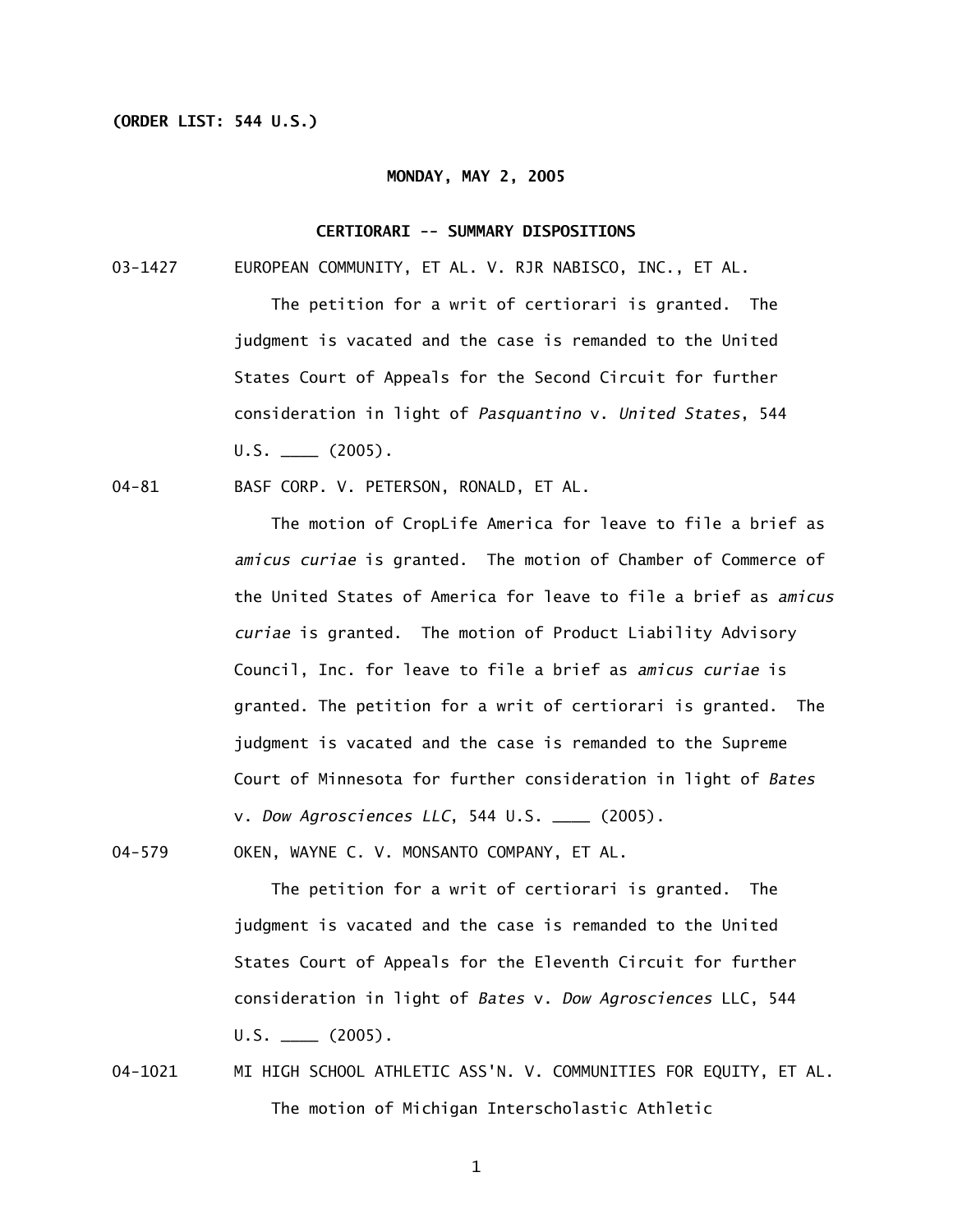Administrators Association for leave to file a brief as *amicus curiae* is granted. The motion of Michigan Association of School Boards for leave to file a brief as *amicus curiae* is granted. The motion of Basketball Coaches Association of Michigan for leave to file a brief as *amicus curiae* is granted. The motion of National Federation of State High School Associations for leave to file a brief as *amicus curiae* is granted. The petition for a writ of certiorari is granted. The judgment is vacated and the case is remanded to the United States Court of Appeals for the Sixth Circuit for further consideration in light of *Rancho Palos Verdes* v. *Abrams*, 544 U.S. \_\_\_ (2005).

04-7904 CRUZ, FRANCISCO J. V. UNITED STATES

 The motion of petitioner for leave to proceed *in forma pauperis* and the petition for a writ of certiorari are granted. The judgment is vacated and the case is remanded to the United States Court of Appeals for the Fifth Circuit for further consideration in light of *United States* v. *Booker*, 543 U.S.  $\frac{1}{2005}$ .

04-8921 QUINONES, ANTHONY V. UNITED STATES

 The motion of petitioner for leave to proceed *in forma pauperis* and the petition for a writ of certiorari are granted. The judgment is vacated and the case is remanded to the United States Court of Appeals for the Ninth Circuit for further consideration in light of *United States* v. *Booker*, 543 U.S.

 $\frac{1}{2}$  (2005).

- 04-9121 CASTRO, YOSVANY J. V. UNITED STATES
- 04-9170 BIFFLE, ROMES B. V. UNITED STATES
- 04-9210 CLEDANOR, JEAN R. V. UNITED STATES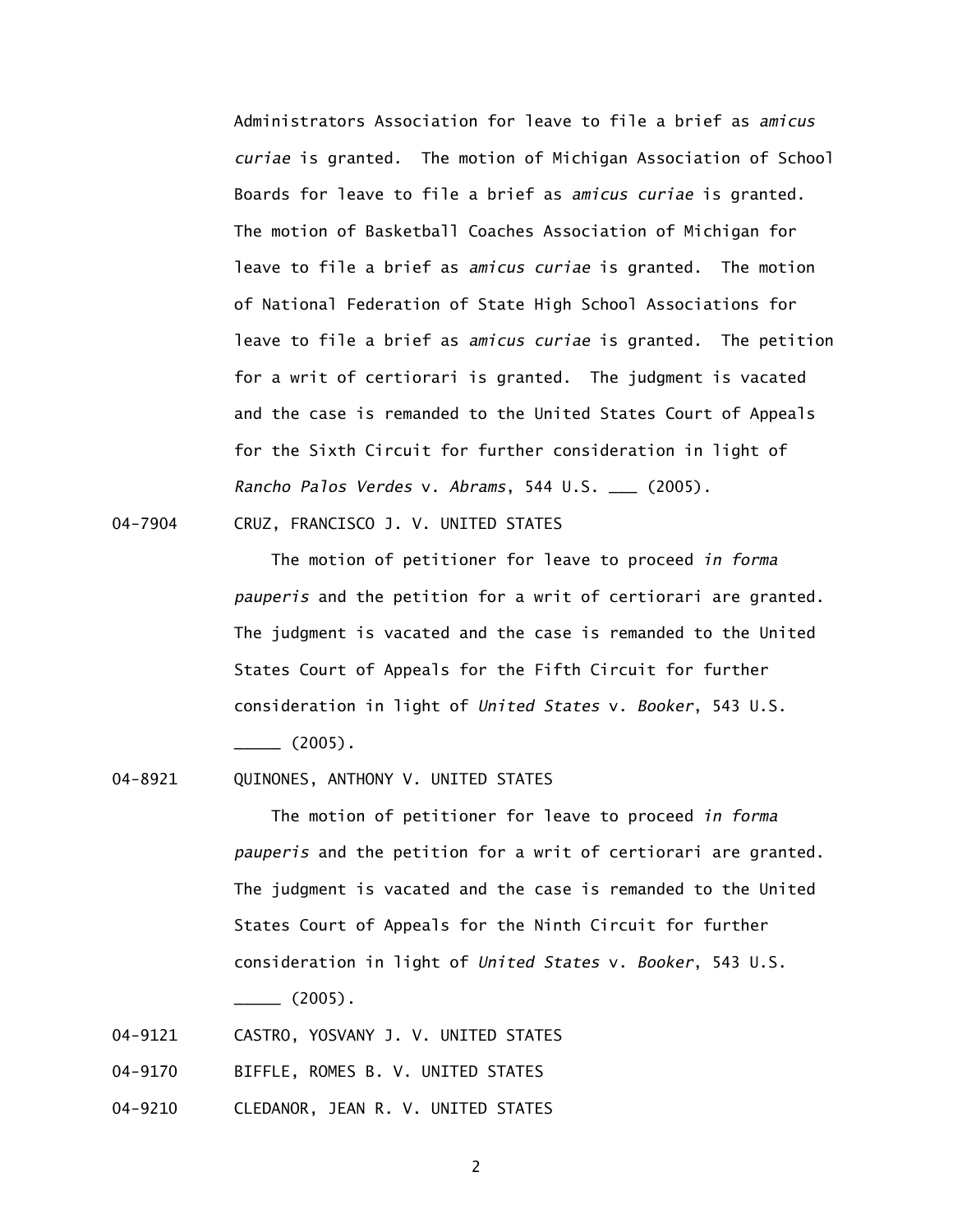- 04-9212 COTNEY, DAVID F. V. UNITED STATES
- 04-9261 BAXTER, VICTOR G. V. UNITED STATES

 The motions of petitioners for leave to proceed *in forma pauperis* and the petitions for writs of certiorari are granted. The judgments are vacated and the cases are remanded to the United States Court of Appeals for the Eleventh Circuit for further consideration in light of *United States* v. *Booker*, 543 U.S. \_\_\_\_ (2005).

- 04-9295 CAMPOS-AIZPURO, PABLO R. V. UNITED STATES
- 04-9306 VENCES, MIGUEL A. V. UNITED STATES
- 04-9308 THIBODEAUX, SHIRLEY V. UNITED STATES
- 04-9309 VELOZ, JESUS M. V. UNITED STATES
- 04-9314 BARRON-TORRES, JOSE V. UNITED STATES
- 04-9315 BAEZ, ADOLFO V. UNITED STATES
- 04-9316 dE LA CRUZ-GONZALEZ, ROGELIO V. UNITED STATES
- 04-9348 CALTON, DERIC D. V. UNITED STATES
- 04-9349 LONGBINE, STEPHAN D. V. UNITED STATES

 The motions of petitioners for leave to proceed *in forma pauperis* and the petitions for writs of certiorari are granted. The judgments are vacated and the cases are remanded to the United States Court of Appeals for the Fifth Circuit for further consideration in light of *United States* v. *Booker*, 543 U.S.

 $\frac{1}{2005}$ .

#### 04-9365 GOMEZ, SANTIAGO V. UNITED STATES

 The motion of petitioner for leave to proceed *in forma pauperis* and the petition for a writ of certiorari are granted. The judgment is vacated and the case is remanded to the United States Court of Appeals for the Eighth Circuit for further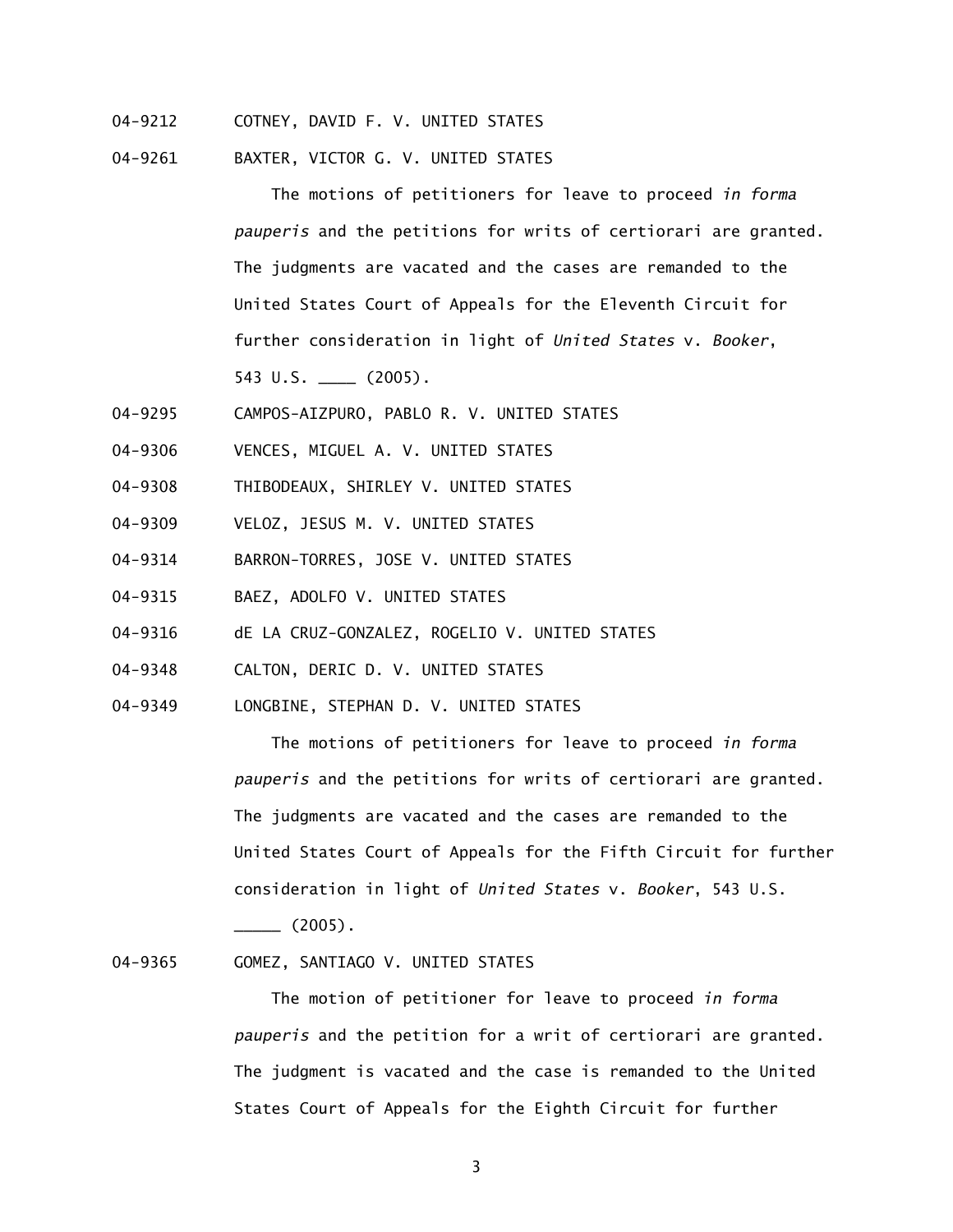consideration in light of *United States* v. *Booker*, 543 U.S.  $\frac{1}{2}$  (2005).

04-9381 GARCIA-VARGAS, JAVIER V. UNITED STATES

04-9382 FLORES, JOHN R. V. UNITED STATES

04-9384 GARCIA, EDUARDO V. UNITED STATES

 The motions of petitioners for leave to proceed *in forma pauperis* and the petitions for writs of certiorari are granted. The judgments are vacated and the cases are remanded to the United States Court of Appeals for the Fifth Circuit for further consideration in light of *United States* v. *Booker*, 543 U.S.  $\frac{1}{2005}$ .

04-9385 HERNANDEZ-BAIDE, ARLETTE Y. V. UNITED STATES

 The motion of petitioner for leave to proceed *in forma pauperis* and the petition for a writ of certiorari are granted. The judgment is vacated and the case is remanded to the United States Court of Appeals for the Tenth Circuit for further consideration in light of *United States* v. *Booker*, 543 U.S.

 $\frac{1}{2005}.$ 

04-9401 GONZALEZ-ANTUNA, CARLOS V. UNITED STATES

04-9407 DeLEON-GARCIA, JESUS V. UNITED STATES

 The motions of petitioners for leave to proceed *in forma pauperis* and the petitions for writs of certiorari are granted. The judgments are vacated and the cases are remanded to the United States Court of Appeals for the Fifth Circuit for further consideration in light of *United States* v. *Booker*, 543 U.S.  $\frac{1}{2}$  (2005).

04-9412 WELCH, JOHN S. V. UNITED STATES

The motion of petitioner for leave to proceed *in forma*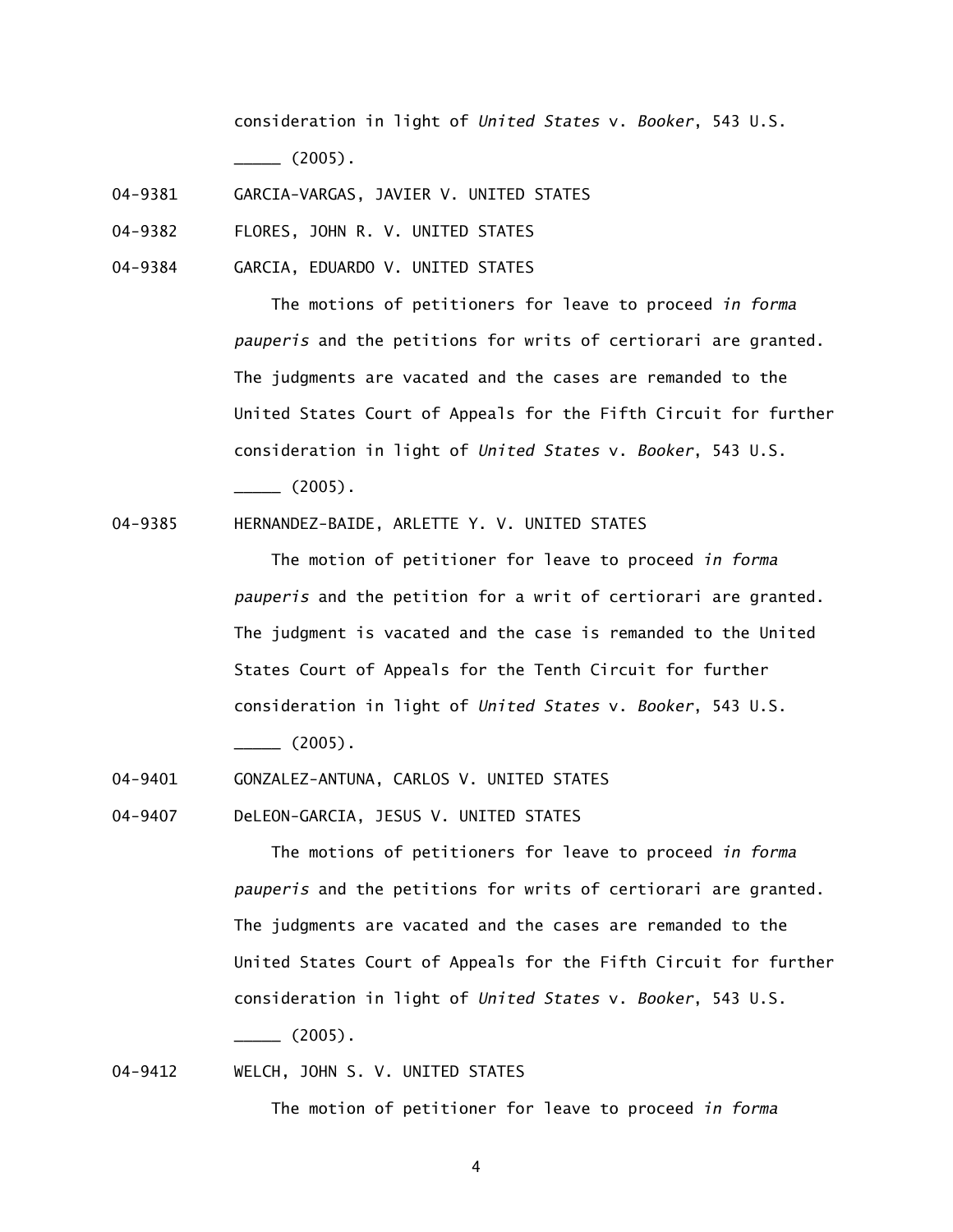*pauperis* and the petition for a writ of certiorari are granted. The judgment is vacated and the case is remanded to the United States Court of Appeals for the Eleventh Circuit for further consideration in light of *United States* v. *Booker*, 543 U.S.  $\frac{1}{2}$  (2005).

04-9414 NAJERA-MORALES, MARCELINO V. UNITED STATES

 The motion of petitioner for leave to proceed *in forma pauperis* and the petition for a writ of certiorari are granted. The judgment is vacated and the case is remanded to the United States Court of Appeals for the Tenth Circuit for further consideration in light of *United States* v. *Booker*, 543 U.S.  $\frac{1}{2005}$ .

04-9424 JACOBS, DARRELL C. V. UNITED STATES

 The motion of petitioner for leave to proceed *in forma pauperis* and the petition for a writ of certiorari are granted. The judgment is vacated and the case is remanded to the United States Court of Appeals for the Eleventh Circuit for further consideration in light of *United States* v. *Booker*, 543 U.S.

 $\frac{1}{2}$  (2005).

04-9425 JONES, CHRISTOPHER V. UNITED STATES

 The motion of petitioner for leave to proceed *in forma pauperis* and the petition for a writ of certiorari are granted. The judgment is vacated and the case is remanded to the United States Court of Appeals for the Fifth Circuit for further consideration in light of *United States* v. *Booker*, 543 U.S.  $\frac{1}{2005}$ .

04-9429 SZABO, KEVIN V. UNITED STATES

The motion of petitioner for leave to proceed *in forma*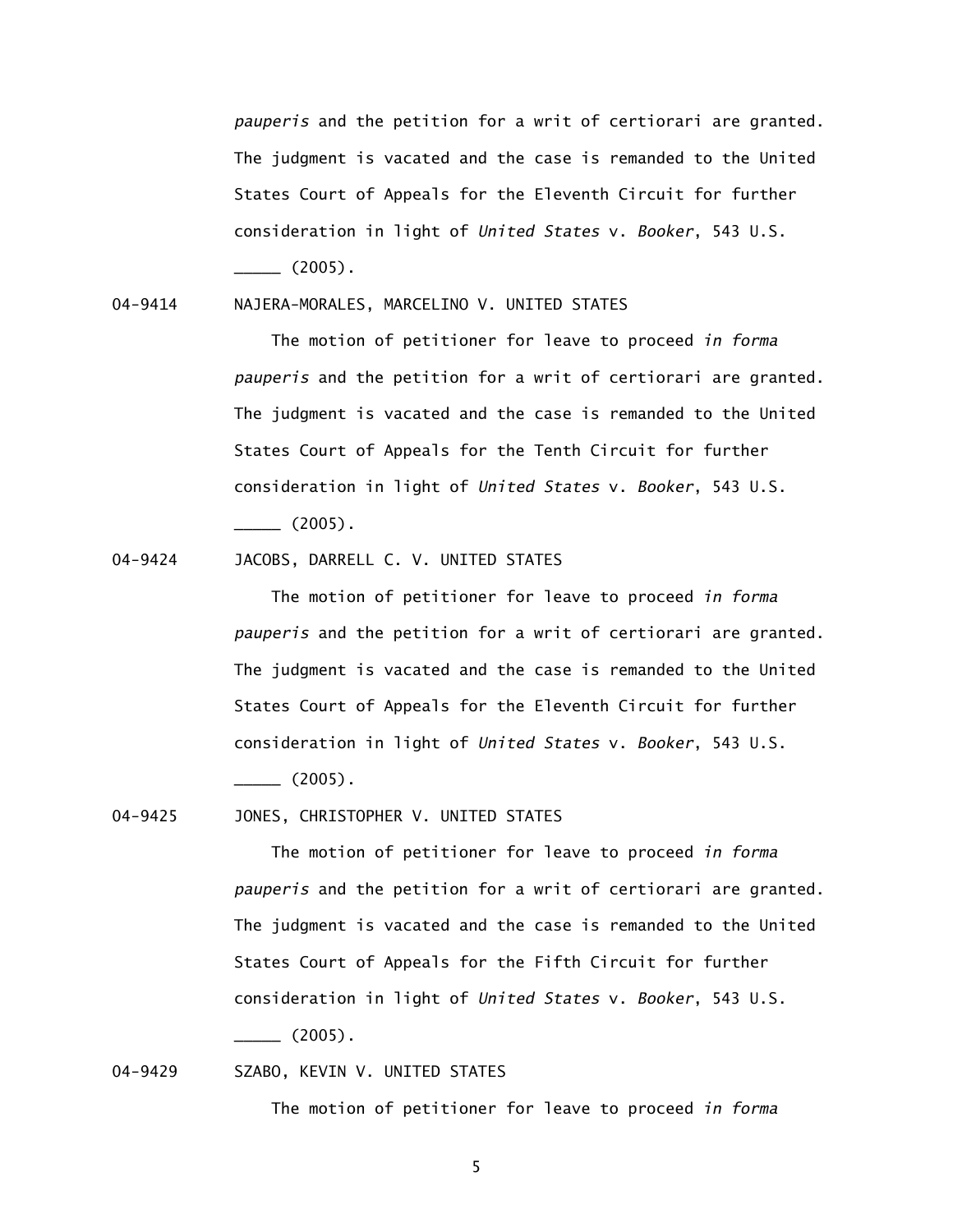*pauperis* and the petition for a writ of certiorari are granted. The judgment is vacated and the case is remanded to the United States Court of Appeals for the Eleventh Circuit for further consideration in light of *United States* v. *Booker*, 543 U.S.  $\frac{1}{2005}.$ 

04-9436 NAVARRO-GONZALEZ, SALVADOR V. UNITED STATES

04-9453 BARRERA-GONZALEZ, JUAN V. UNITED STATES

 The motions of petitioners for leave to proceed *in forma pauperis* and the petitions for writs of certiorari are granted. The judgments are vacated and the cases are remanded to the United States Court of Appeals for the Ninth Circuit for further consideration in light of *United States* v. *Booker*, 543 U.S.  $\frac{1}{2005}.$ 

04-9465 COUNTERMAN, ROBERT J. V. UNITED STATES

 The motion of petitioner for leave to proceed *in forma pauperis* and the petition for a writ of certiorari are granted. The judgment is vacated and the case is remanded to the United States Court of Appeals for the Sixth Circuit for further consideration in light of *United States* v. *Booker*, 543 U.S.

 $\frac{1}{2005}$ .

04-9480 BECK, MICHAEL E. V. UNITED STATES

 The motion of petitioner for leave to proceed *in forma pauperis* and the petition for a writ of certiorari are granted. The judgment is vacated and the case is remanded to the United States Court of Appeals for the Ninth Circuit for further consideration in light of *United States* v. *Booker*, 543 U.S.  $\sim$  (2005).

# 04-9516 QUEJADA-POMARE, JESUS V. UNITED STATES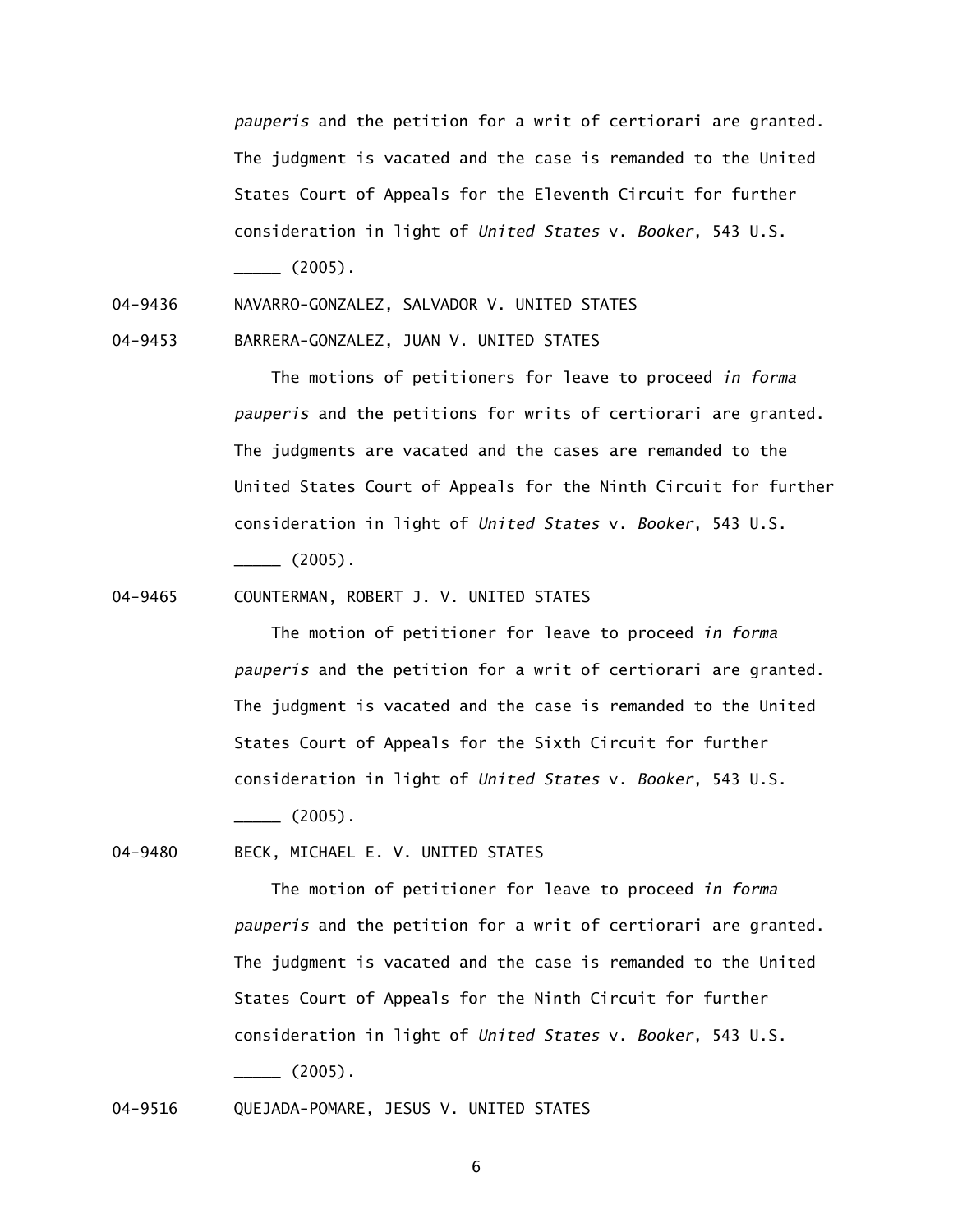- 04-9524 JOHNSON, MICHAEL V. UNITED STATES
- 04-9528 RESTREPO, JOSE V. UNITED STATES

 The motions of petitioners for leave to proceed *in forma pauperis* and the petitions for writs of certiorari are granted. The judgments are vacated and the cases are remanded to the United States Court of Appeals for the Eleventh Circuit for further consideration in light of United States v. *Booker*, 543 U.S. \_\_\_\_\_ (2005).

04-9577 MERAZ-AMADO, JESUS V. UNITED STATES

 The motion of petitioner for leave to proceed *in forma pauperis* and the petition for a writ of certiorari are granted. The judgment is vacated and the case is remanded to the United States Court of Appeals for the Fifth Circuit for further consideration in light of *United States* v. *Booker*, 543 U.S.  $\frac{1}{2005}$ .

# **ORDERS IN PENDING CASES**

04M67 GARCIA-MEJIA, OSCAR H. V. UNITED STATES

The motion for leave to file a petition for a writ of certiorari under seal with redacted copies for the public record is granted.

04M68 SLAUGHTER, WILLIE C. V. METRISH, WARDEN

The motion to direct the Clerk to file a petition for a writ of certiorari out-of-time is denied.

04M69 TURNER, RICHARD D. V. CALIFORNIA

 The motion for leave to proceed *in forma pauperis* without an affidavit of indigency executed by petitioner is denied. Justice Stevens and Justice Breyer would grant the motion.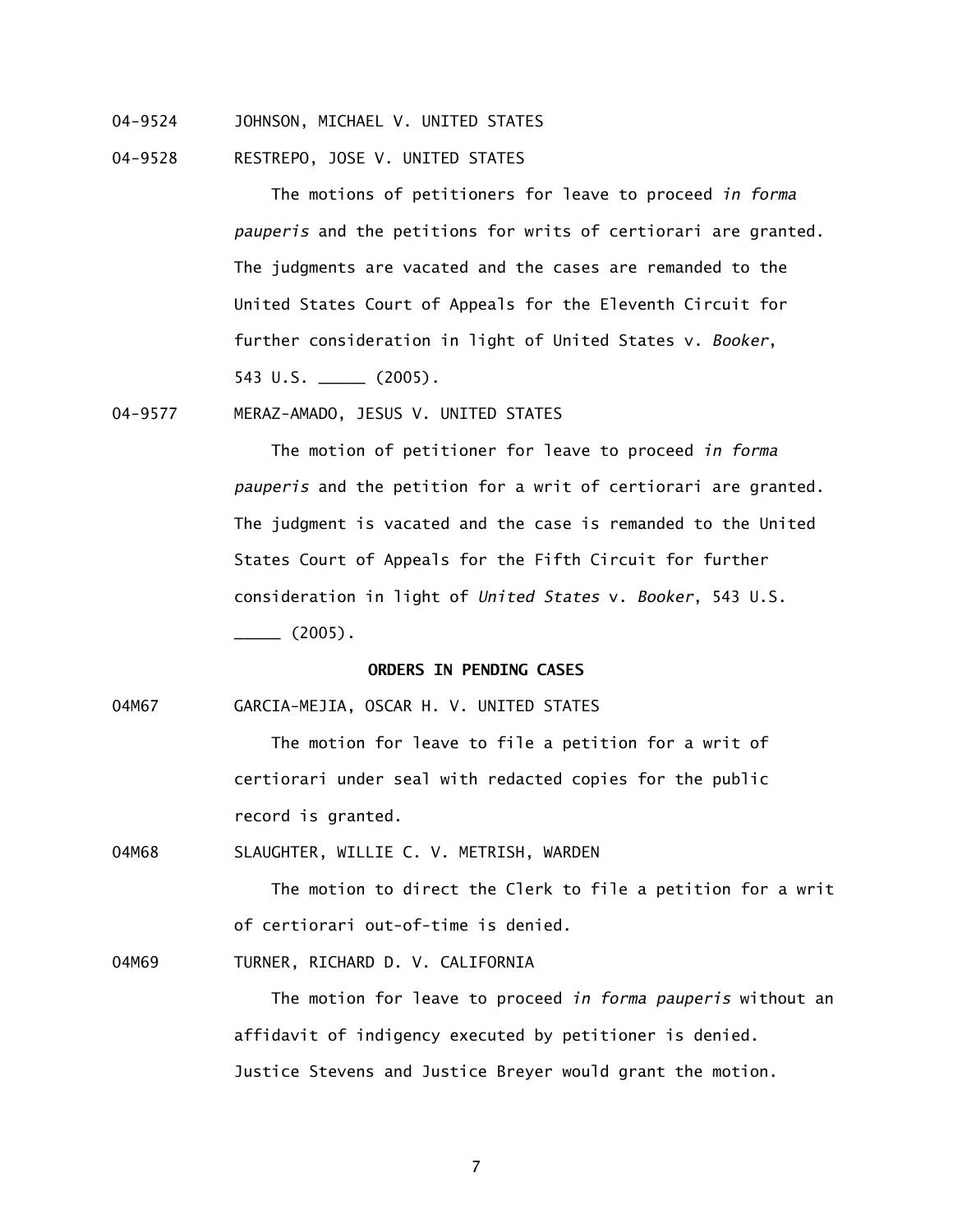04-980 BROWN, WARDEN V. SANDERS, RONALD L.

 The motion of respondent for appointment of counsel is granted. Nina Rivkind, Esq., of San Francisco, California, is appointed to serve as counsel for the respondent in this case. 04-8116 S. C., ET VIR V. R. Y., ET UX.

> The motion of petitioner for reconsideration of order denying leave to proceed *in forma pauperis* is denied.

# **CERTIORARI GRANTED**

- 04-1152 RUMSFELD, SEC. OF DEFENSE V. FORUM FOR ACADEMIC RIGHTS The petition for writ of certiorari is granted.
- 04-721 LAMARQUE, WARDEN V. CHAVIS, REGINALD

 The motion of respondent for leave to proceed *in forma pauperis* is granted. The petition for writ of certiorari is granted.

## **CERTIORARI DENIED**

- 04-294 FOUNTAIN, JOHN V. UNITED STATES
- 04-1009 INTL UNION, ET AL. V. FINK, DAVID, ET AL.
- 04-1012 HAIRE, ERNEST B. V. MESHULAM, DEBORAH R.
- 04-1024 O'CONNOR, MARY C. V. CHURCH OF ST. IGNATIUS LOYOLA
- 04-1055 SAFE AIR FOR EVERYONE V. MEYER, WAYNE, ET AL.
- 04-1141 KYLES, TIMOTHY V. ILLINOIS
- 04-1145 BENSEL, LEROY, ET AL. V. ALLIED PILOTS ASSN., ET AL.
- 04-1151 PITTS, ROY V. CROSBY, SEC., FL DOC, ET AL.
- 04-1155 GRAHAM, KENNETH V. E-J ELECTRIC INSTALLATION CO.
- 04-1156 CITIZENS FINANCIAL GROUP, INC. V. CITIZENS NAT. BANK OF EVANS CI
- 04-1161 VAnGUILDER, EDWARD V. NEW YORK
- 04-1163 STEPHENS, RANDALL G. V. UNION CARBIDE CORP., ET AL.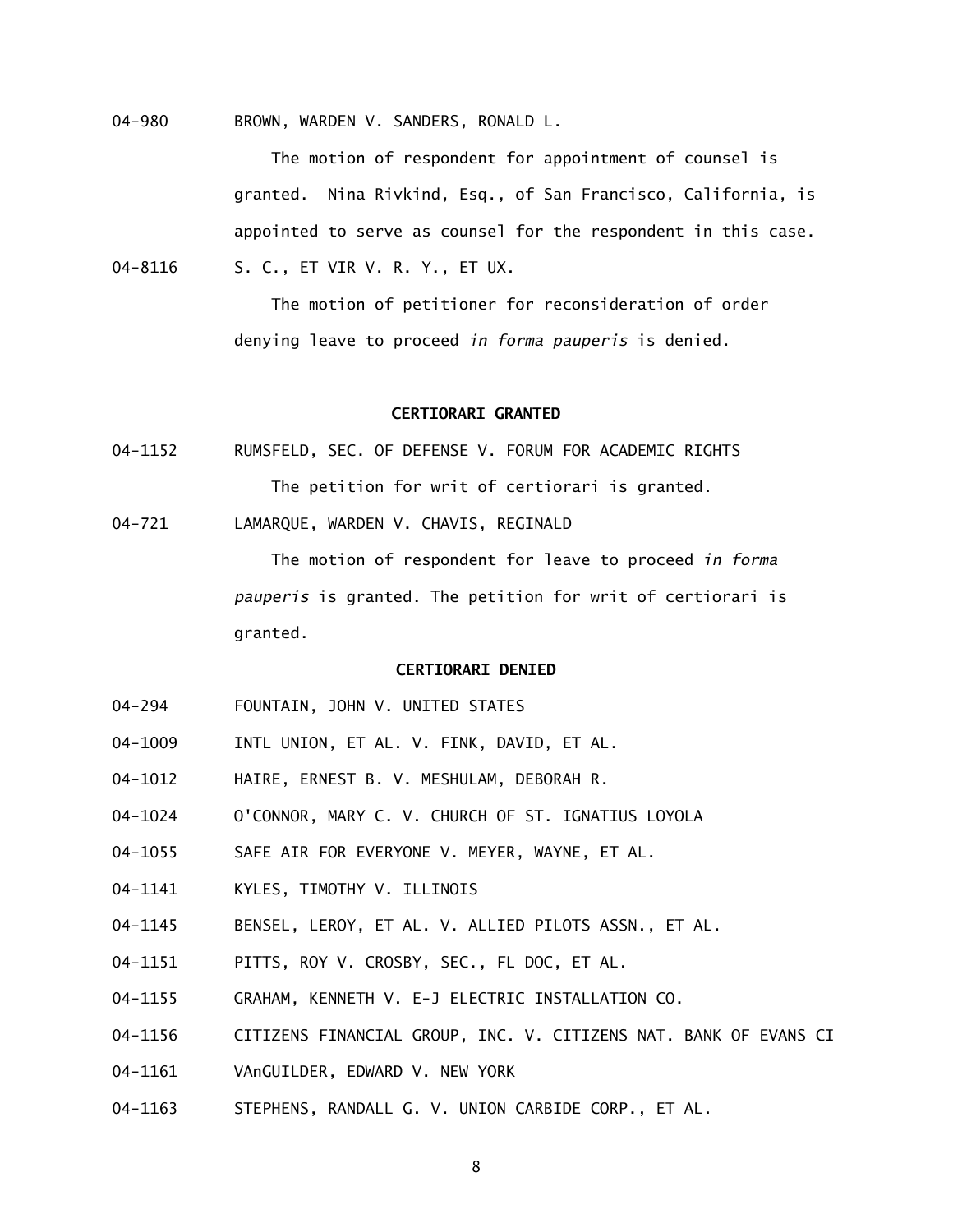- 04-1166 ROSSI, MICHAEL J., V. MPAA, INC., ET AL.
- 04-1192 HEIDE, GUY, ET AL. V. FAA
- 04-1194 HARLEY, CLARENCE V. ADLER, ROBERT, ET AL.
- 04-1212 DODAJ, ANTON, ET AL. V. GONZALES, ATT'Y GEN.
- 04-1222 DAVIS, WARREN, ET AL. V. UNITED AUTOMOBILE WORKERS
- 04-1223 GRAJALES, GABRIEL O. V. GONZALES, ATT'Y GEN.
- 04-1231 TOLLIVER, JONATHAN V. ILLINOIS
- 04-1245 ROACH, CALVIN P. V. ROACH, TERRI L.
- 04-1251 MEdPOINTE HEALTHCARE, INC. V. HI-TECH PHARMACAL CO., INC.
- 04-1256 WHITE, LESLIE E. V. UNITED STATES
- 04-1267 ORD, EDWARD O. C. V. SEC, ET AL.
- 04-1271 RUTTI, JAMES P. V. WYOMING
- 04-1308 FLEISCHLI, DONNA V. UNITED STATES
- 04-8841 O'GARA, JOSEPH V. NEW YORK
- 04-8843 SANCHO, ALFREDO V. RAMIREZ, KATHY, ET AL.
- 04-8844 SMITH, JERRY E. V. LAMARQUE, WARDEN
- 04-8846 REDDEN, RICHARD V. RAFFERTY, WARDEN
- 04-8847 MOONEY, RONALD C. V. GEORGIA
- 04-8848 DUARTE, JOE A. V. SNEDEKER, WARDEN
- 04-8853 CURTIS, BARABBAS R. V. TURPIN, WARDEN
- 04-8857 TOWNE, DONALD O. V. FARWELL, WARDEN
- 04-8858 YOUNG, GREGORY L. V. SULLIVAN, WARDEN
- 04-8859 WANSING, ROMAN P. V. SMELSER, WARDEN, ET AL.
- 04-8860 CASTILLO, VINCENT M. V. SPAIN, C., ET AL.
- 04-8866 BEENE, ROBERT E. V. TERHUNE, CAL A., ET AL.
- 04-8874 HAN, KWANG-WEI V. RYAN, JOHN E., ET AL.
- 04-8875 HILL, DAVID M. V. SOUTH CAROLINA
- 04-8880 GATES, RICARDO H. V. WYNDER, SUPT., DALLAS, ET AL.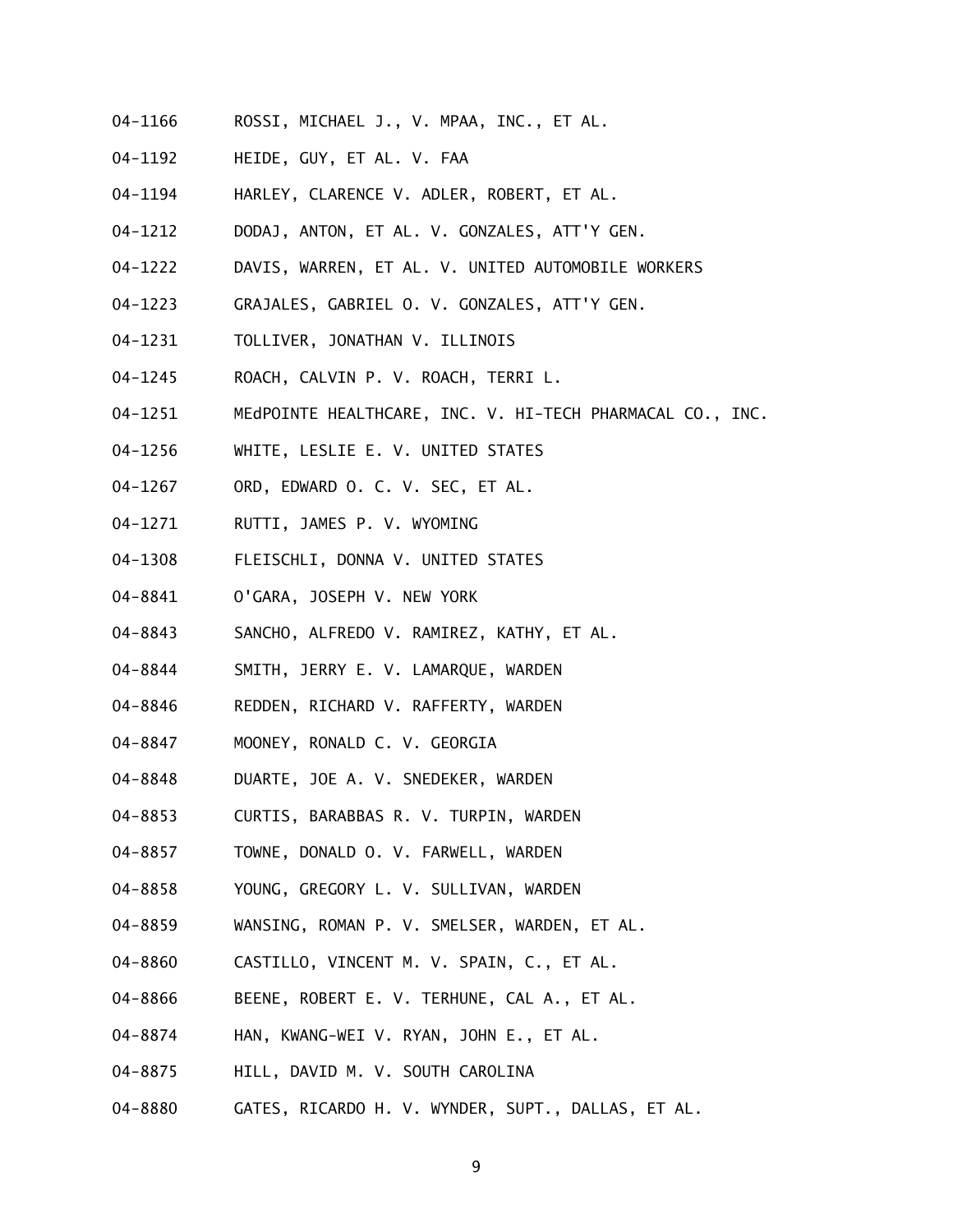- 04-8882 GROOMS, ROBERT L. V. JOHNSON, DIR., VA DOC
- 04-8883 HUNSINGER, MARTIN V. NEW JERSEY
- 04-8884 GARDNER, PATRICK V. WYNDER, SUPT., DALLAS, ET AL.
- 04-8885 TAYLOR, ALBERT G. V. TEXAS
- 04-8886 WASHINGTON, JUANITA V. AM. DRUG STORES, INC.
- 04-8890 JOHNSON, TROY W. V. DRETKE, DIR., TX DCJ
- 04-8895 ESHAN, PRINCE V. CALIFORNIA
- 04-8897 LAMAR-HOGAN, JANET V. GA DEPT. OF LABOR
- 04-8907 BINGHAM, RAYMOND A. V. DRETKE, DIR., TX DCJ
- 04-8910 APPLEBY, RICHARD A. V. BUTLER, WARDEN
- 04-8913 DULANEY, JAMES V. TONEY, WARDEN
- 04-8914 KING, TIMOTHY L. V. OHIO
- 04-8918 MILLS, THOMAS V. ILLINOIS
- 04-8922 DANIEL, ANTHONY V. FISCHER, SUPT., SING SING
- 04-8926 TYRELL, ANDRILL V. NEW YORK
- 04-8928 WOLFGANG, ERIC J. V. CHESNEY, SUPT., RETREAT, ET AL.
- 04-8929 WALKER, MICHAEL T. V. BEARD, SEC., PA DOC, ET AL.
- 04-8931 CERVANTE, CELESTINO V. PITCHER, WARDEN
- 04-8936 WALLS, JEFFREY G. V. SEC. ENFORCEMENT BUREAU OF NY
- 04-8941 JOHNSON, DAMION V. FATKIN, WARDEN
- 04-8943 JONES, LEONARD E. V. TEXAS
- 04-8944 SLOANE, RICHARD E. V. PORTUONDO, SUPT., SHAWANGUNK
- 04-8948 EYAJAN, SHEILA M. V. SMITH, CAROLYN E., ET AL.
- 04-8952 SUMBRY, LARRIANTE V. SHARP, ALLEN, ET AL.
- 04-8953 RAY, MICHAEL R. V. NEW JERSEY
- 04-8955 REDDEN, RICHARD V. RAFFERTY, WARDEN, ET AL.
- 04-8964 MITCHELL, WILLIAM G. V. MISSISSIPPI
- 04-8968 KEELING, MICHAEL E. V. SHANNON, SUPT., FRACKVILLE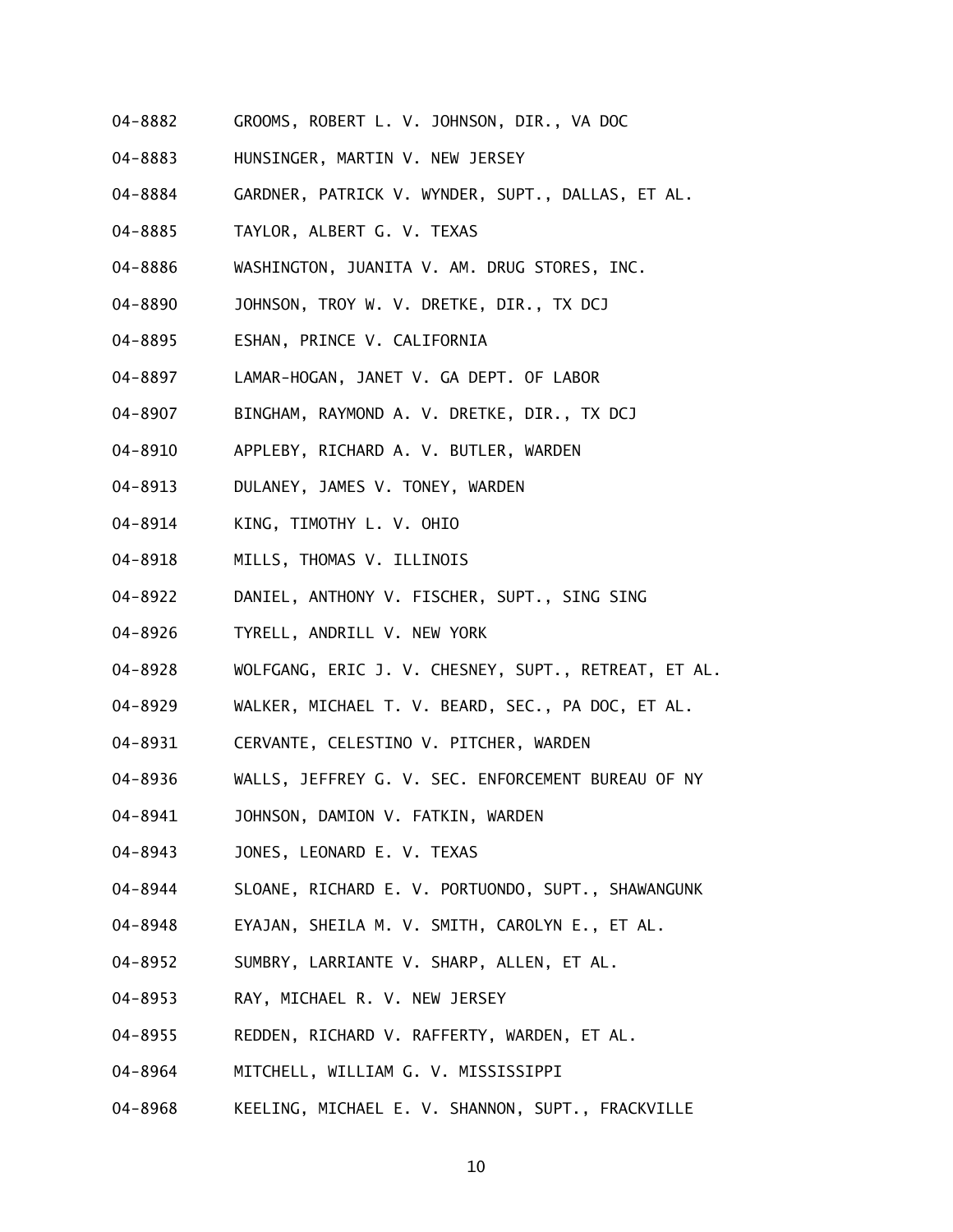- 04-8977 WATERS, MICHAEL L. V. SCHWARTZ, WARDEN
- 04-8978 DJAP, WILLY H. V. GONZALES, ATT'Y GEN.
- 04-8981 COOK, EDWARD L. V. SCRIBNER, WARDEN
- 04-8988 WILLIAMS, JASON O. V. ALABAMA
- 04-8997 McBANE, SCOTT V. REILLY, SHERIFF
- 04-9016 VAN HOEF, MARTINA V. BUREAU OF IMMIGRATION
- 04-9026 ADAMS, LAWRENCE L. V. TREON, WARDEN, ET AL.
- 04-9031 MARCUS, EDDIE M. V. NICHOLSON, SEC. OF VA
- 04-9041 CHRISTAKIS, NICHOLAS V. McMAHON, GERALD
- 04-9045 BRITO-DE FIGUEROA, MARIA, ET AL. V. GONZALES, ATT'Y GEN.
- 04-9078 GAYNOR, MICHAEL V. KYLER, SUPT., HUNTINGDON
- 04-9096 STEFFEN, JOHN S. V. CAREY, WARDEN
- 04-9120 COLEMAN, WILBERT C. V. LOUISIANA
- 04-9134 JOHNSON, RONNIE E. V. EMERSON, FLOYD E., ET AL.
- 04-9144 ) PARKS, JAMES E. V. UNITED STATES
- 04-9508 ) JOHNSON, ANTHONY M. V. UNITED STATES
- 04-9160 CAMP, LLOYD L. V. CALIFORNIA
- 04-9164 JACKSON, MARLON D. V. KANSAS
- 04-9175 BURDETTE, KEITH W. V. McBRIDE, WARDEN
- 04-9177 P. S. V. MONTANA

)

- 04-9181 WHITE, MELVIN V. SHANNON, SUPT., FRACKVILLE
- 04-9182 WESTLEY, RICHARD A. V. COLORADO
- 04-9192 LOPEZ, OSCAR V. LAMARQUE, WARDEN
- 04-9227 McCLELLAN, WILLIE E. V. PENNSYLVANIA, ET AL.
- 04-9231 REID, ANDREW V. FISCHER, SUPT., SING SING
- 04-9237 WOMACK, KENNETH A. V. LOUISIANA
- 04-9238 JOHNSON, FREDERICK D. V. CROSBY, SEC., FL DOC
- 04-9250 PETERSEN, TRAVIS D. V. HILL, SUPT., SNAKE RIVER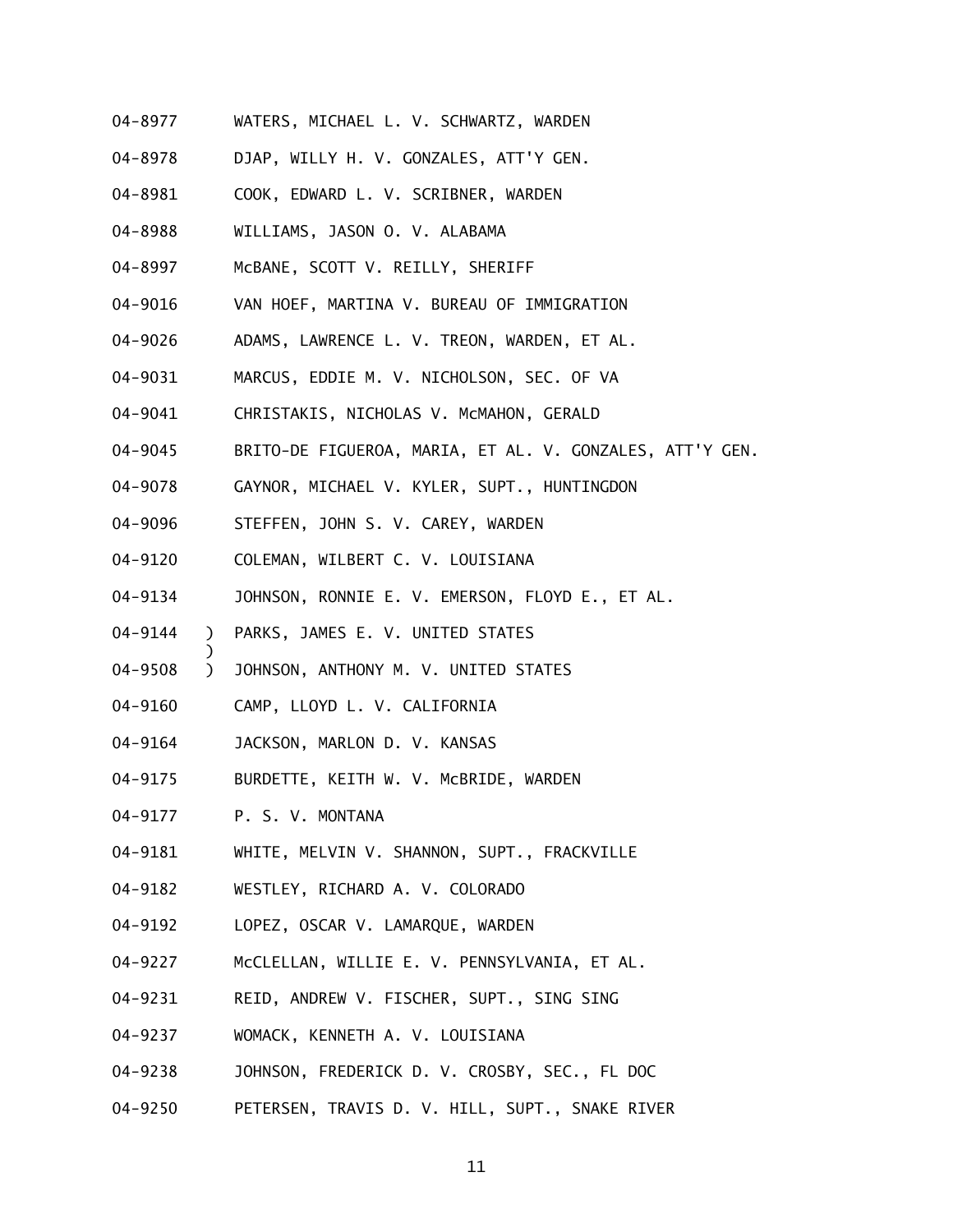- 04-9252 TRIGONES, THEODORE V. MASSACHUSETTS
- 04-9269 HOLLIHAN, RICHARD V. SOBINA, SUPT., SOMERSET, ET AL.
- 04-9291 MORGAN, BRYAN K. V. LENSING, WARDEN
- 04-9311 BUSH, ROY V. SOBINA, SUPT., SOMERSET, ET AL.
- 04-9320 PERSON, LAWRENCE W. V. DOTSON, WARDEN
- 04-9324 MOORER, LAVERN V. UNITED STATES
- 04-9336 BOWEN, TRESA L. V. LOS ANGELES, CA
- 04-9366 GALDAMEZ, SALVADOR V. FISCHER, SUPT., SING SING
- 04-9380 WHIGHAM, JO V. SAN FRANCISCO, CA
- 04-9403 HUBANKS, ALPHONSO V. FRANK, SEC., WI DOC
- 04-9428 CLARK, CLIFTON V. MISSISSIPPI
- 04-9434 RICE, GLEN E. V. WYOMING
- 04-9443 SAID, ALBER I., ET UX. V. CIR
- 04-9476 CUTBIRTH, RICKEY D. V. WY DOC, ET AL.
- 04-9486 BROWN, BONNIE L. V. UNITED STATES
- 04-9492 TAYLOR, LARRY E. V. UNITED STATES
- 04-9495 CARBAJAL-DEPAZ, PEDRO V. UNITED STATES
- 04-9497 VOLIS, ALEXANDER V. UNITED STATES
- 04-9499 ATHANASIADES, CHRISTINA V. EDELMAN, HARLAN
- 04-9500 BRAMWELL, MARLON V. COMPTON, WARDEN
- 04-9501 BENETIZ, ARMONDO V. UNITED STATES
- 04-9504 PICKENS, DONNELL V. UNITED STATES
- 04-9514 RIVAS-MARTINEZ, JOSE V. UNITED STATES
- 04-9520 LASSITER, GRADY V. UNITED STATES
- 04-9521 MILLIGAN, HAMILI V. UNITED STATES
- 04-9522 PINKSTON, KENYATTA V. UNITED STATES
- 04-9525 JACKSON-BEY, ROBERT S. V. UNITED STATES
- 04-9526 BALLARD, SCOTTIE V. UNITED STATES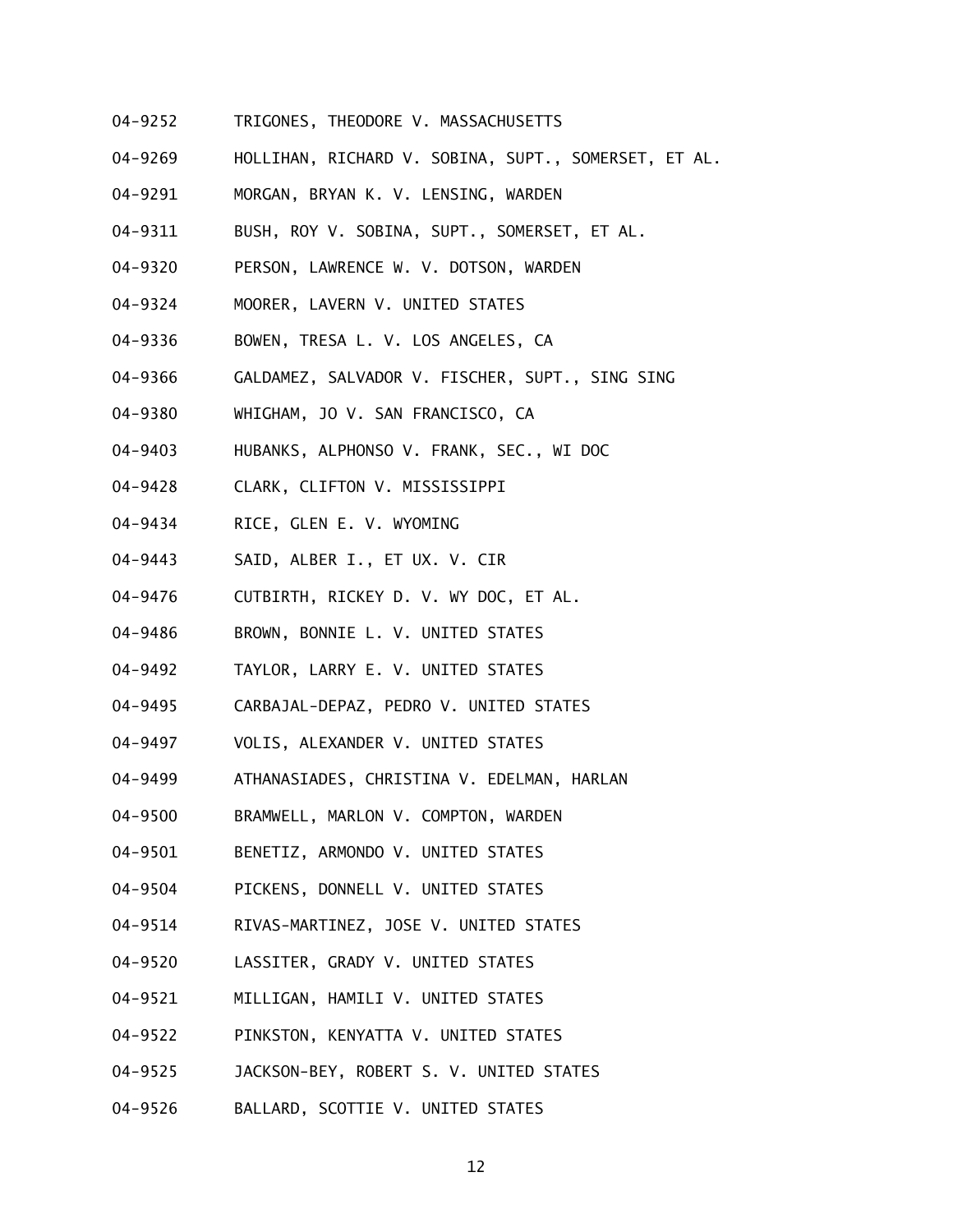- 04-9527 SANDERS, JOE F. V. UNITED STATES
- 04-9529 McKENITH, ERIC H. V. UNITED STATES
- 04-9536 ROBINSON, CHRISTOPHER V. UNITED STATES
- 04-9551 SANCHEZ, JOSE V. UNITED STATES
- 04-9558 BECERRA, FERNANDO V. UNITED STATES

The petitions for writs of certiorari are denied.

03-1510 UNITED STATES V. INGRAM, ROHAN

> The motion of respondent for leave to proceed *in forma pauperis* is granted. The petition for a writ of certiorari is denied.

04-1000 UNUM LIFE INS. CO. OF AM. V. FOUGHT, SHIRLEY O.

The motion of America's Health Insurance Plans, et al. for leave to file a brief as *amici curiae* is granted. The petition for a writ of certiorari is denied.

04-1056 EMC MORTGAGE CORPORATION V. STARK, STANLEY W., ET UX.

The motion of Chamber of Commerce of the United States, et al. for leave to file a brief as *amici curiae* is granted. The petition for a writ of certiorari is denied.

04-1233 BUTLER, DALLAS E., ET AL. V. FAA

> The motion of AGE60Tule.com (Samuel D. Woolsey) for leave to file a brief as *amicus curiae* is denied. The petition for a writ of certiorari is denied.

04-8854 BUTTS, WAYNE D. V. CHERRY, SUPT., HAMPTON ROADS

 The petition for a writ of certiorari before judgment is denied.

04-9020 YOWEL, HABAKKUK E. BEN V. JOHNSON, DIR., VA DOC, ET AL.

04-9203 REED, KENNETH W. V. ARIZONA, ET AL.

The motions of petitioners for leave to proceed *in forma*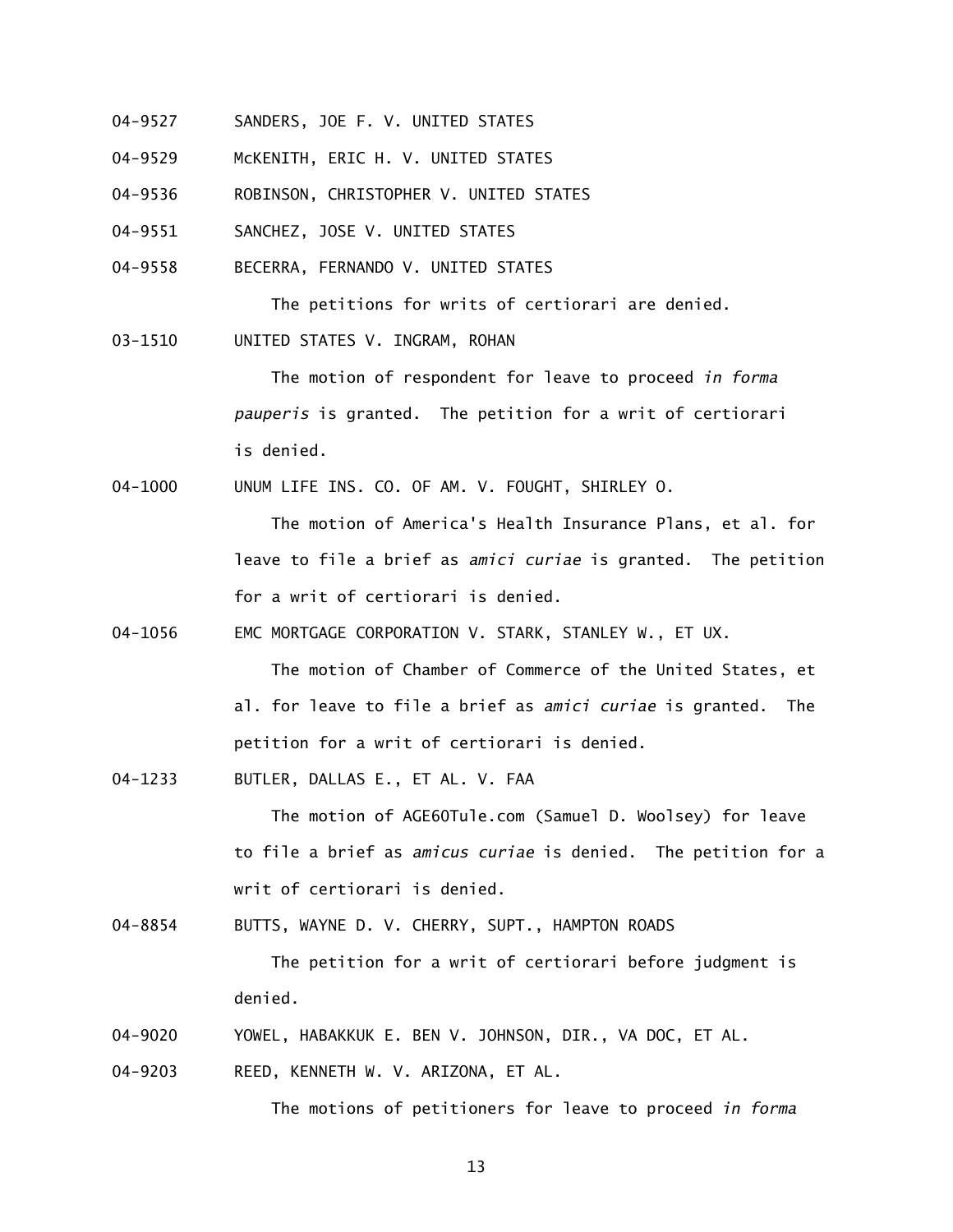*pauperis* are denied, and the petitions for writs of certiorari are dismissed. See Rule 39.8.

# **HABEAS CORPUS DENIED**

- 04-9534 IN RE CHARLES YOUNG-COOPER
- 04-9595 IN RE JOHN H. BURRELL
- 04-9619 IN RE SALAHUDDIN ALI

The petitions for writs of habeas corpus are denied.

## **MANDAMUS DENIED**

04-8934 IN RE KEVIN M. CARDWELL

The petition for a writ of mandamus is denied.

### **REHEARINGS DENIED**

- 04-766 LAMERS DAIRY, INC. V. DEPT. OF AGRICULTURE
- 04-7400 STEVENSON, ALBERT L. V. BOYETTE, SUPT., NASH
- 04-7555 COVEY, OPAL V. NATURAL FOODS, INC.
- 04-7640 WOOTEN, ROSEMARY V. ST. FRANCIS MEDICAL CENTER
- 04-7687 TOMOSON, DENNIS C. V. MORGAN, SUPT., WA
- 04-7714 McGRAW, ANDREW V. CAIN, WARDEN
- 04-7733 JABAAY, CECILIA V. JABAAY, JAMES, ET AL.
- 04-7753 SIMMONS, RAYMOND V. MALONE, MAX, ET AL.
- 04-7887 McDANIEL, DANNY E. V. CRIST, ATT'Y GEN. OF FL, ET AL.
- 04-8002 VALLE, SACRAMENTO V. GA DOC
- 04-8003 HURST, JERRY A. V. TRW, INC.
- 04-8123 HASTINGS, WAYNE A. V. UNITED STATES
- 04-8202 GRICCO, CARMEN V. UNITED STATES
- 04-8284 LEACH, TIMOTHY V. OHIO